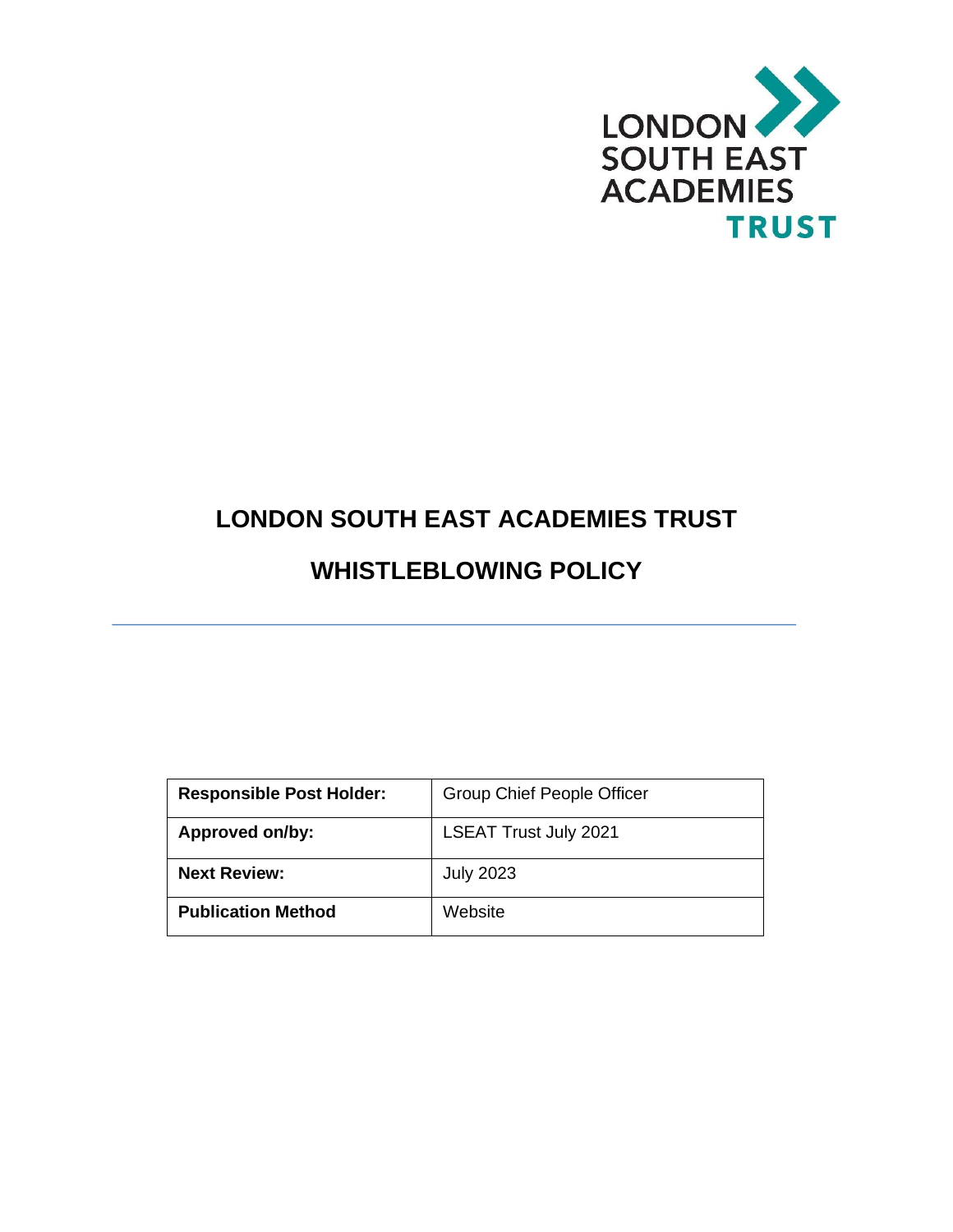### **CONTENTS**

### **CLAUSE**

| 2.             |  |
|----------------|--|
| 3.             |  |
| $\mathbf{4}$ . |  |
| 5.             |  |
| 6.             |  |
| 7.             |  |
| 8.             |  |
| 9.             |  |
|                |  |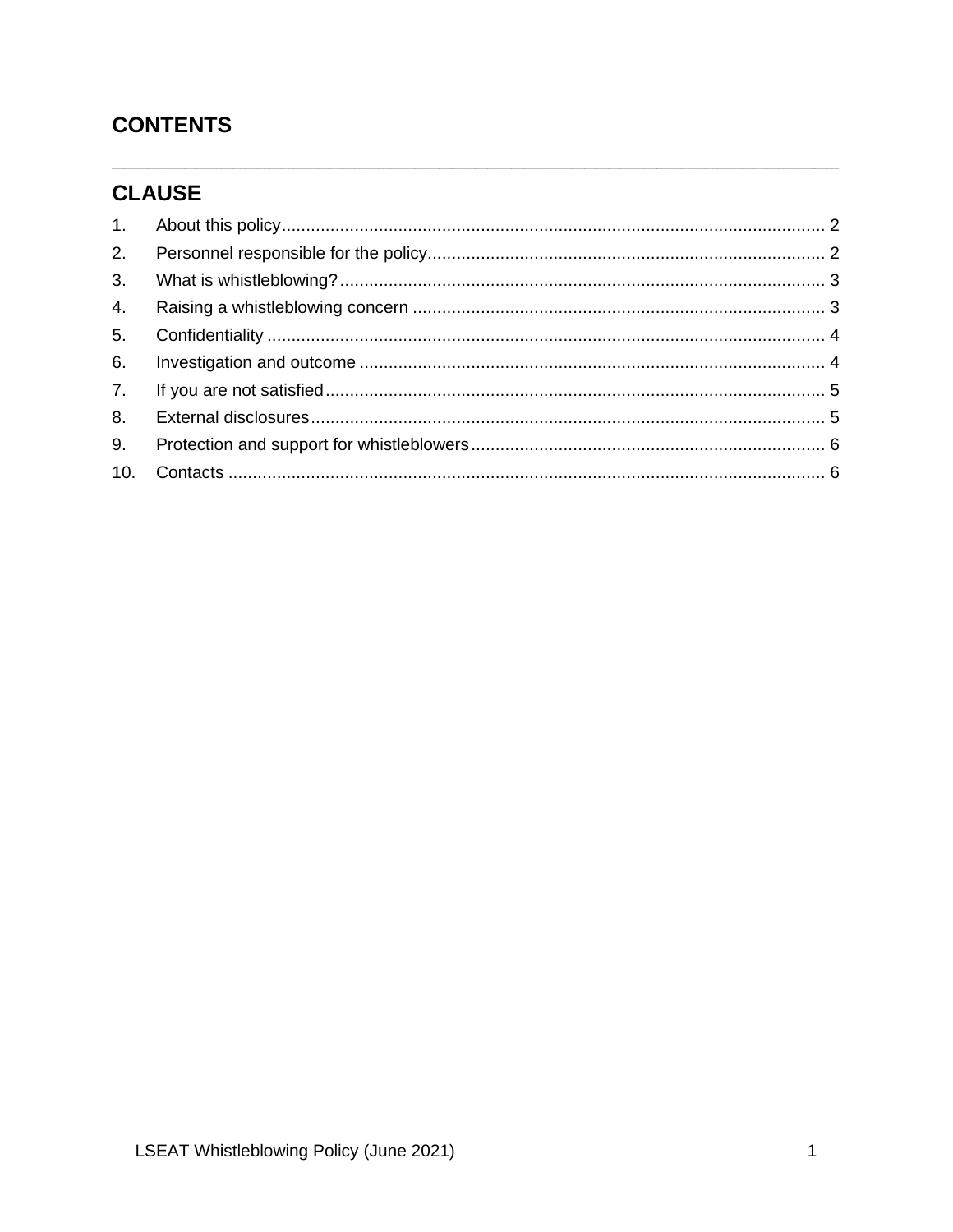#### <span id="page-2-0"></span>**1. About this policy**

- 1.1 We are committed to conducting our business with honesty and integrity, and we expect all staff to maintain high standards in accordance with our Staff Code of Conduct. However, all organisations face the risk of things going wrong from time to time, or of unknowingly harbouring illegal or unethical conduct. A culture of openness and accountability is essential in order to prevent such situations occurring and to address them when they do occur.
- 1.2 The aims of this policy are:
	- (a) To encourage staff to report suspected wrongdoing as soon as possible, in the knowledge that their concerns will be taken seriously and investigated as appropriate, and that their confidentiality will be respected.
	- (b) To provide staff with guidance as to how to raise those concerns.
	- (c) To reassure staff that they should be able to raise genuine concerns without fear of reprisals, even if they turn out to be mistaken.
- 1.3 This policy covers all employees, officers, consultants, contractors, volunteers, interns, casual workers and agency workers.
- 1.4 This policy does not form part of any employee's contract of employment and we may amend it at any time.

#### <span id="page-2-1"></span>**2. Personnel responsible for the policy**

- 2.1 The LSEAT Trust has overall responsibility for this policy, and for reviewing the effectiveness of actions taken in response to concerns raised under this policy.
- 2.2 The Whistleblowing Officer has day-to-day operational responsibility for this policy, and must ensure that all managers and other staff who may deal with concerns or investigations under this policy receive regular and appropriate training.
- 2.3 The Whistleblowing Officer, in conjunction with LSEAT Board should review this policy from a legal and operational perspective at least every two years.
- 2.4 All staff are responsible for the success of this policy and should ensure that they use it to disclose any suspected danger or wrongdoing. Staff are invited to comment on this policy and suggest ways in which it might be improved. Comments, suggestions and queries should be addressed to the Whistleblowing Officer.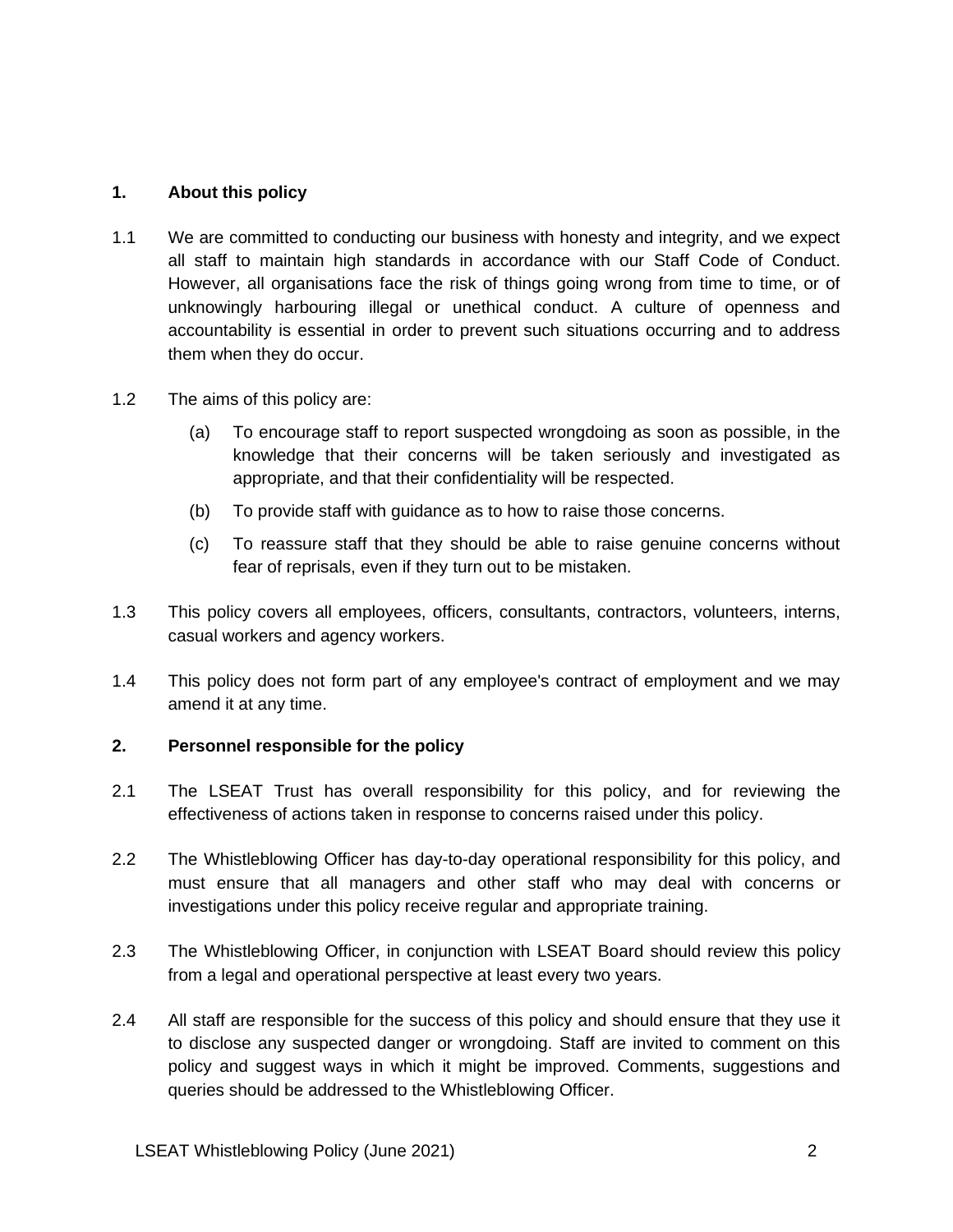#### <span id="page-3-0"></span>**3. What is whistleblowing?**

- 3.1 **Whistleblowing** is the disclosure of information which relates to suspected wrongdoing or dangers at work. This may include:
	- (a) criminal activity;
	- (b) failure to comply with any legal or professional obligation or regulatory requirements;
	- (c) miscarriages of justice;
	- (d) danger to health and safety;
	- (e) damage to the environment;
	- (f) bribery under the Anti Bribery Policy
	- (g) facilitating tax evasion
	- (h) financial fraud or mismanagement under our Fraud Avoidance Policy
	- (i) breach of our internal policies and procedures including our Staff Code of **Conduct**
	- (j) conduct likely to damage our reputation or financial wellbeing;
	- (k) unauthorised disclosure of confidential information;
	- (l) negligence;
	- (m) the deliberate concealment of any of the above matters.
- 3.2 A **whistleblower** is a person who raises a genuine concern relating to any of the above. If you have any genuine concerns related to suspected wrongdoing or danger affecting any of our activities (a whistleblowing concern**)** you should report it under this policy.
- 3.3 This policy should not be used for complaints relating to your own personal circumstances, such as the way you have been treated at work. In those cases, you should use the Staff Grievance Procedure and or Dignity at Work Policy.
- 3.4 If you are uncertain whether something is within the scope of this policy you should seek advice from the Whistleblowing Officer, whose contact details are at the end of this policy.

#### <span id="page-3-1"></span>**4. Raising a whistleblowing concern**

4.1 We hope that in many cases you will be able to raise any concerns with your line manager. You may tell them in person or put the matter in writing if you prefer. They may be able to agree a way of resolving your concern quickly and effectively. In some cases, they may refer the matter to the Whistleblowing Officer.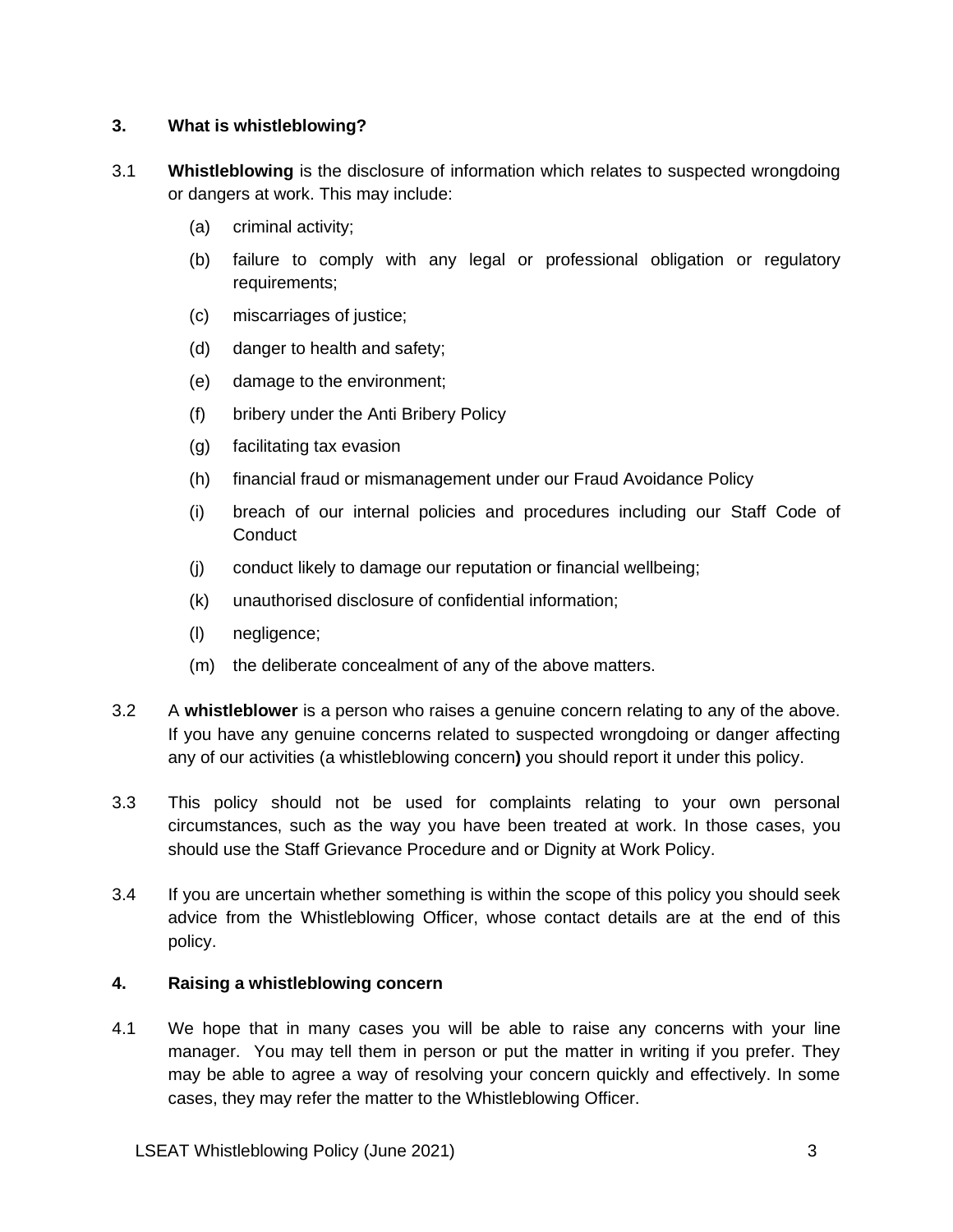- 4.2 However, where the matter is more serious, or you feel that your line manager has not addressed your concern, or you prefer not to raise it with them for any reason, you should contact one of the following:
	- (a) The Whistleblowing Officer
	- (b) The Clerk to the Trust
	- (c) The Chair of the Trust

Contact details are set out at the end of this policy.

- 4.3 We will arrange a meeting with you as soon as possible to discuss your concern. You may bring a colleague or union representative to any meetings under this policy. Your companion must respect the confidentiality of your disclosure and any subsequent investigation.
- 4.4 We will take down a written summary of your concern and provide you with a copy after the meeting. We will also aim to give you an indication of how we propose to deal with the matter.

#### <span id="page-4-0"></span>**5. Confidentiality**

- 5.1 We hope that staff will feel able to voice whistleblowing concerns openly under this policy. However, if you want to raise your concern confidentially, we will make every effort to keep your identity secret. If it is necessary for anyone investigating your concern to know your identity, we will discuss this with you.
- 5.2 We do not encourage staff to make disclosures anonymously. Proper investigation may be more difficult or impossible if we cannot obtain further information from you. It is also more difficult to establish whether any allegations are credible. Whistleblowers who are concerned about possible reprisals if their identity is revealed should come forward to the Whistleblowing Officer or one of the other contact points listed in [paragraph 4](#page-3-1) and appropriate measures can then be taken to preserve confidentiality. If you are in any doubt you can seek advice from the confidential counselling hotline or Protect, the independent whistleblowing charity, who offer a confidential helpline. Their contact details are at the end of this policy.

#### <span id="page-4-1"></span>**6. Investigation and outcome**

- 6.1 Once you have raised a concern, we will carry out an initial assessment to determine the scope of any investigation. We will inform you of the outcome of our assessment. You may be required to attend additional meetings in order to provide further information.
- 6.2 In some cases, we may appoint an investigator or team of investigators including staff with relevant experience of investigations or specialist knowledge of the subject matter.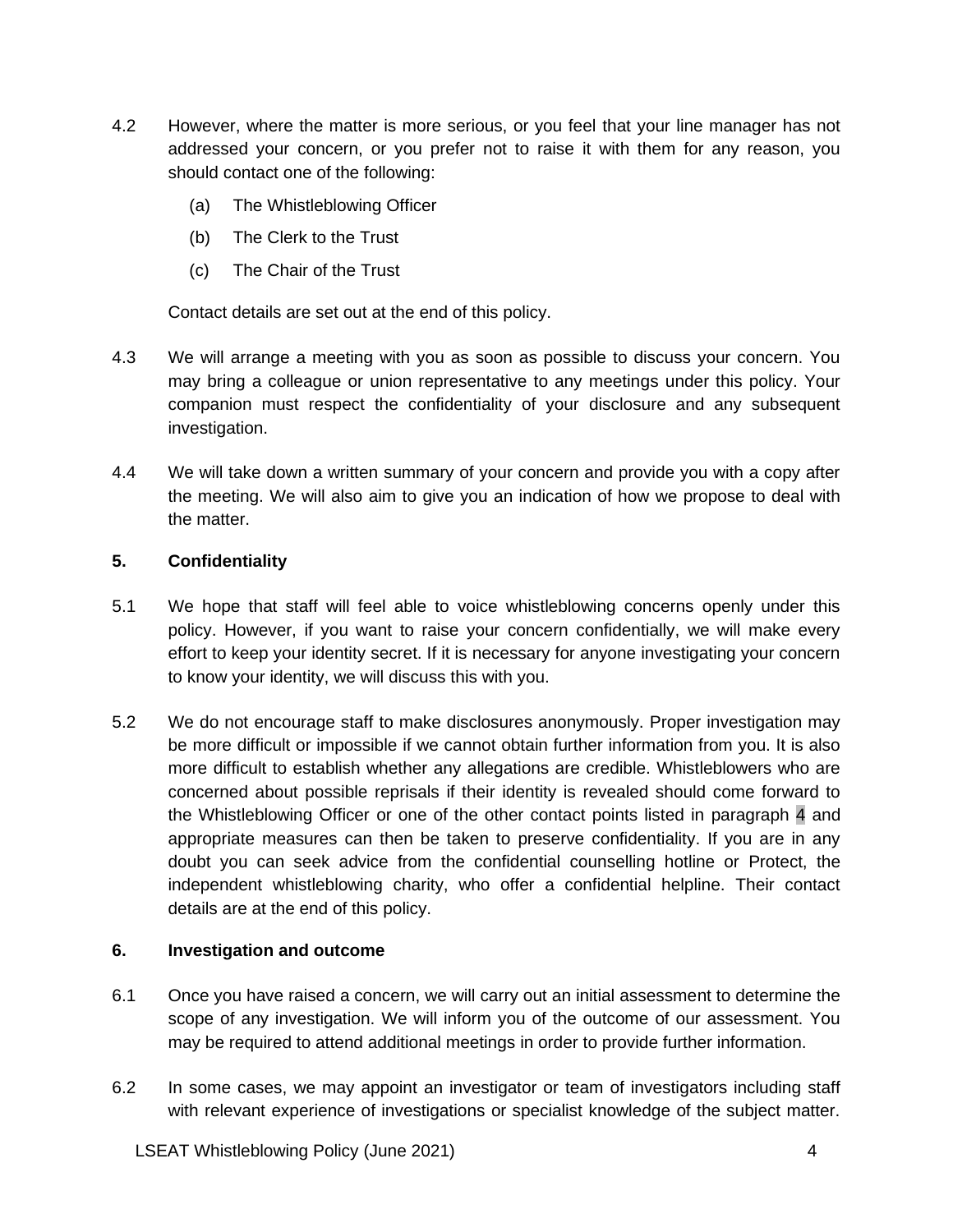The investigator(s) may make recommendations for change to enable us to minimise the risk of future wrongdoing.

- 6.3 We will aim to keep you informed of the progress of the investigation and its likely timescale. However, sometimes the need for confidentiality may prevent us giving you specific details of the investigation or any disciplinary action taken as a result. You should treat any information about the investigation as confidential.
- 6.4 If we conclude that a whistleblower has made false allegations maliciously, the whistleblower will be subject to disciplinary action.

#### <span id="page-5-0"></span>**7. If you are not satisfied**

- 7.1 While we cannot always guarantee the outcome you are seeking, we will try to deal with your concern fairly and in an appropriate way. By using this policy, you can help us to achieve this.
- 7.2 If you are not happy with the way in which your concern has been handled, you can raise it with one of the other key contacts in [paragraph 4.](#page-3-1) Alternatively, you may contact the chairman of the Trust or our external auditors. Contact details are set out at the end of this policy.

#### <span id="page-5-1"></span>**8. External disclosures**

- 8.1 The aim of this policy is to provide an internal mechanism for reporting, investigating and remedying any wrongdoing in the workplace. In most cases you should not find it necessary to alert anyone externally.
- 8.2 The law recognises that in some circumstances it may be appropriate for you to report your concerns to an external body such as a regulator. It will very rarely if ever be appropriate to alert the media. We strongly encourage you to seek advice before reporting a concern to anyone external. The independent whistleblowing charity, Protect, operates a confidential helpline. They also have a list of prescribed regulators for reporting certain types of concern. Their contact details are at the end of this policy.
- 8.3 Whistleblowing concerns usually relate to the conduct of our staff, but they may sometimes relate to the actions of a third party, such as a customer, supplier or service provider. In some circumstances the law will protect you if you raise the matter with the third party directly. However, we encourage you to report such concerns internally first. You should contact your line manager or one of the other individuals set out in [paragraph 4](#page-3-1) for guidance.